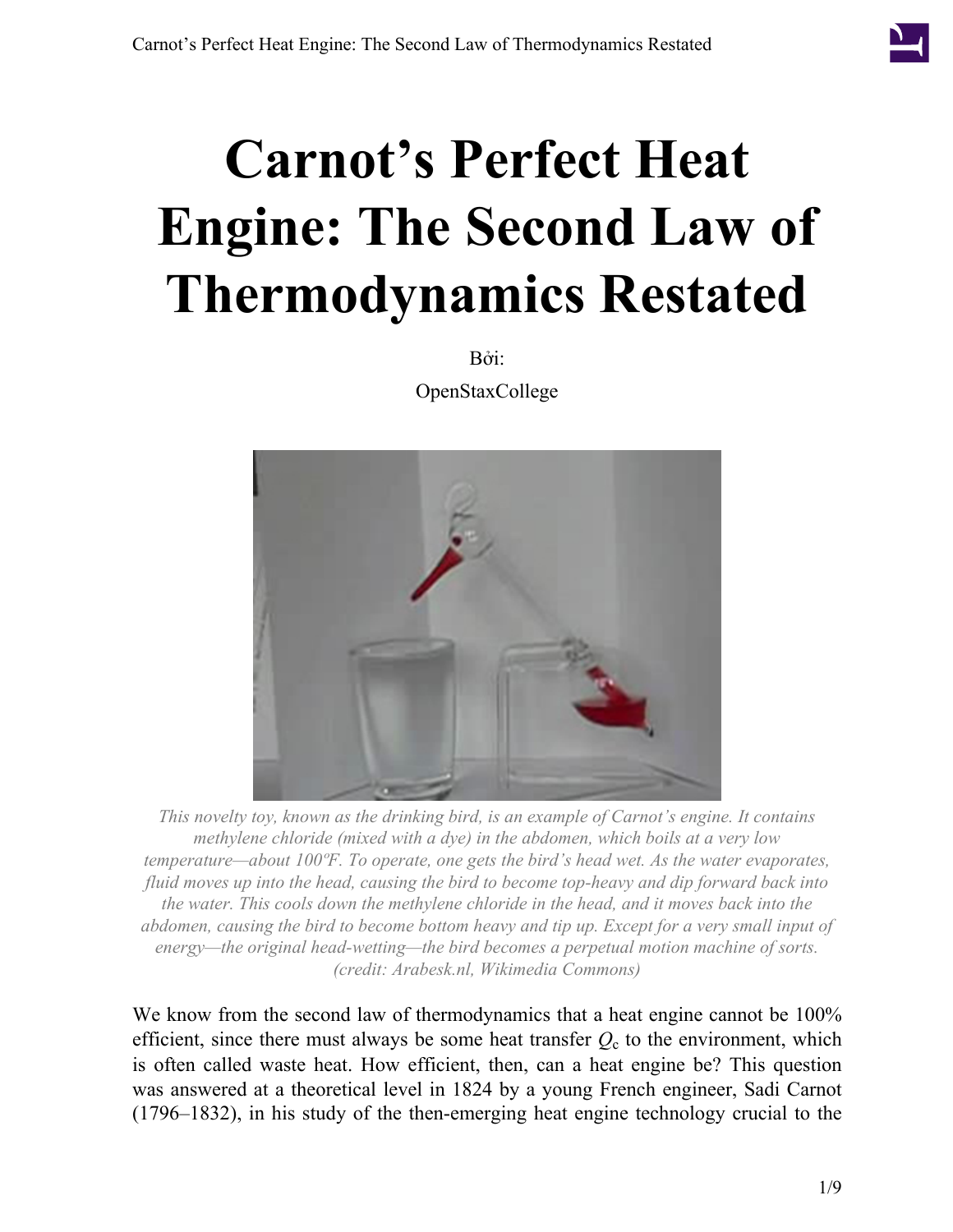Industrial Revolution. He devised a theoretical cycle, now called the Carnot cycle, which is the most efficient cyclical process possible. The second law of thermodynamics can be restated in terms of the Carnot cycle, and so what Carnot actually discovered was this fundamental law. Any heat engine employing the Carnot cycle is called a Carnot engine.

What is crucial to the Carnot cycle—and, in fact, defines it—is that only reversible processes are used. Irreversible processes involve dissipative factors, such as friction and turbulence. This increases heat transfer  $Q_c$  to the environment and reduces the efficiency of the engine. Obviously, then, reversible processes are superior.

## Carnot Engine

Stated in terms of reversible processes, the second law of thermodynamics has a third form:

A Carnot engine operating between two given temperatures has the greatest possible efficiency of any heat engine operating between these two temperatures. Furthermore, all engines employing only reversible processes have this same maximum efficiency when operating between the same given temperatures.

[\[link\]](#page-2-0) shows the *PV* diagram for a Carnot cycle. The cycle comprises two isothermal and two adiabatic processes. Recall that both isothermal and adiabatic processes are, in principle, reversible.

Carnot also determined the efficiency of a perfect heat engine—that is, a Carnot engine. It is always true that the efficiency of a cyclical heat engine is given by:

$$
Eff = \frac{Q_h - Q_c}{Q_h} = 1 - \frac{Q_c}{Q_h}.
$$

What Carnot found was that for a perfect heat engine, the ratio  $Q_c/Q_h$  equals the ratio of the absolute temperatures of the heat reservoirs. That is,  $Q_c/Q_h = T_c/T_h$  for a Carnot engine, so that the maximum or Carnot efficiency  $Eff_C$  is given by

$$
Eff_C = 1 - \frac{T_c}{T_h},
$$

where  $T<sub>h</sub>$  and  $T<sub>c</sub>$  are in kelvins (or any other absolute temperature scale). No real heat engine can do as well as the Carnot efficiency—an actual efficiency of about 0.7 of this maximum is usually the best that can be accomplished. But the ideal Carnot engine, like the drinking bird above, while a fascinating novelty, has zero power. This makes it unrealistic for any applications.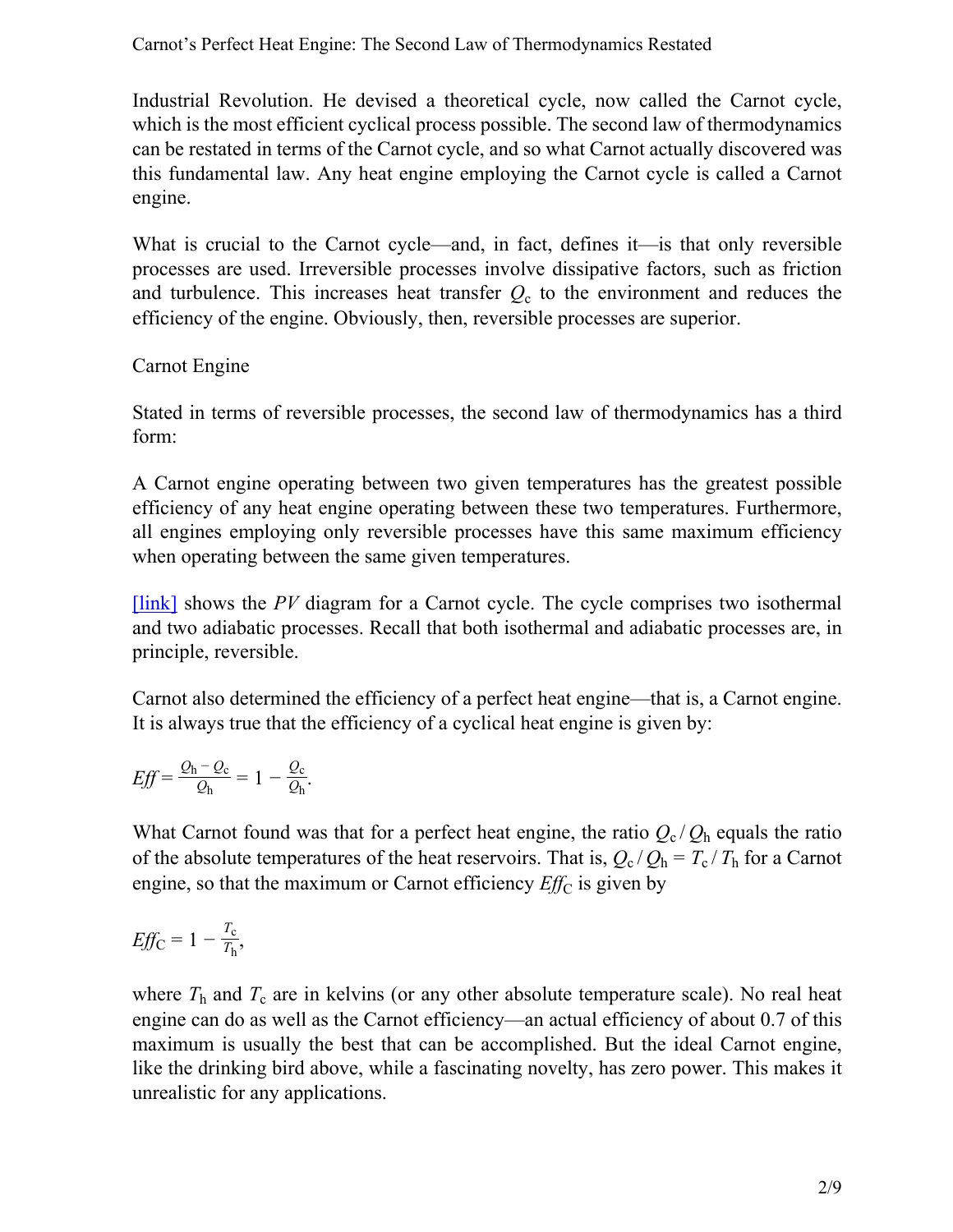Carnot's interesting result implies that 100% efficiency would be possible only if  $T_c = 0$  K —that is, only if the cold reservoir were at absolute zero, a practical and theoretical impossibility. But the physical implication is this—the only way to have all heat transfer go into doing work is to remove *all* thermal energy, and this requires a cold reservoir at absolute zero.

It is also apparent that the greatest efficiencies are obtained when the ratio  $T_c/T_h$  is as small as possible. Just as discussed for the Otto cycle in the previous section, this means that efficiency is greatest for the highest possible temperature of the hot reservoir and lowest possible temperature of the cold reservoir. (This setup increases the area inside the closed loop on the *PV* diagram; also, it seems reasonable that the greater the temperature difference, the easier it is to divert the heat transfer to work.) The actual reservoir temperatures of a heat engine are usually related to the type of heat source and the temperature of the environment into which heat transfer occurs. Consider the following example.

<span id="page-2-0"></span>

*PV diagram for a Carnot cycle, employing only reversible isothermal and adiabatic processes. Heat transfer Q<sup>h</sup> occurs into the working substance during the isothermal path AB, which takes place at constant temperature Th. Heat transfer Q<sup>c</sup> occurs out of the working substance during the isothermal path CD, which takes place at constant temperature T<sup>c</sup> . The net work output W equals the area inside the path ABCDA. Also shown is a schematic of a Carnot engine operating between hot and cold reservoirs at temperatures T<sup>h</sup> and T<sup>c</sup> . Any heat engine using reversible processes and operating between these two temperatures will have the same maximum efficiency as the Carnot engine.*

#### <span id="page-2-1"></span>Maximum Theoretical Efficiency for a Nuclear Reactor

A nuclear power reactor has pressurized water at 300ºC. (Higher temperatures are theoretically possible but practically not, due to limitations with materials used in the reactor.) Heat transfer from this water is a complex process (see *[link]*). Steam, produced in the steam generator, is used to drive the turbine-generators. Eventually the steam is condensed to water at 27ºC and then heated again to start the cycle over. Calculate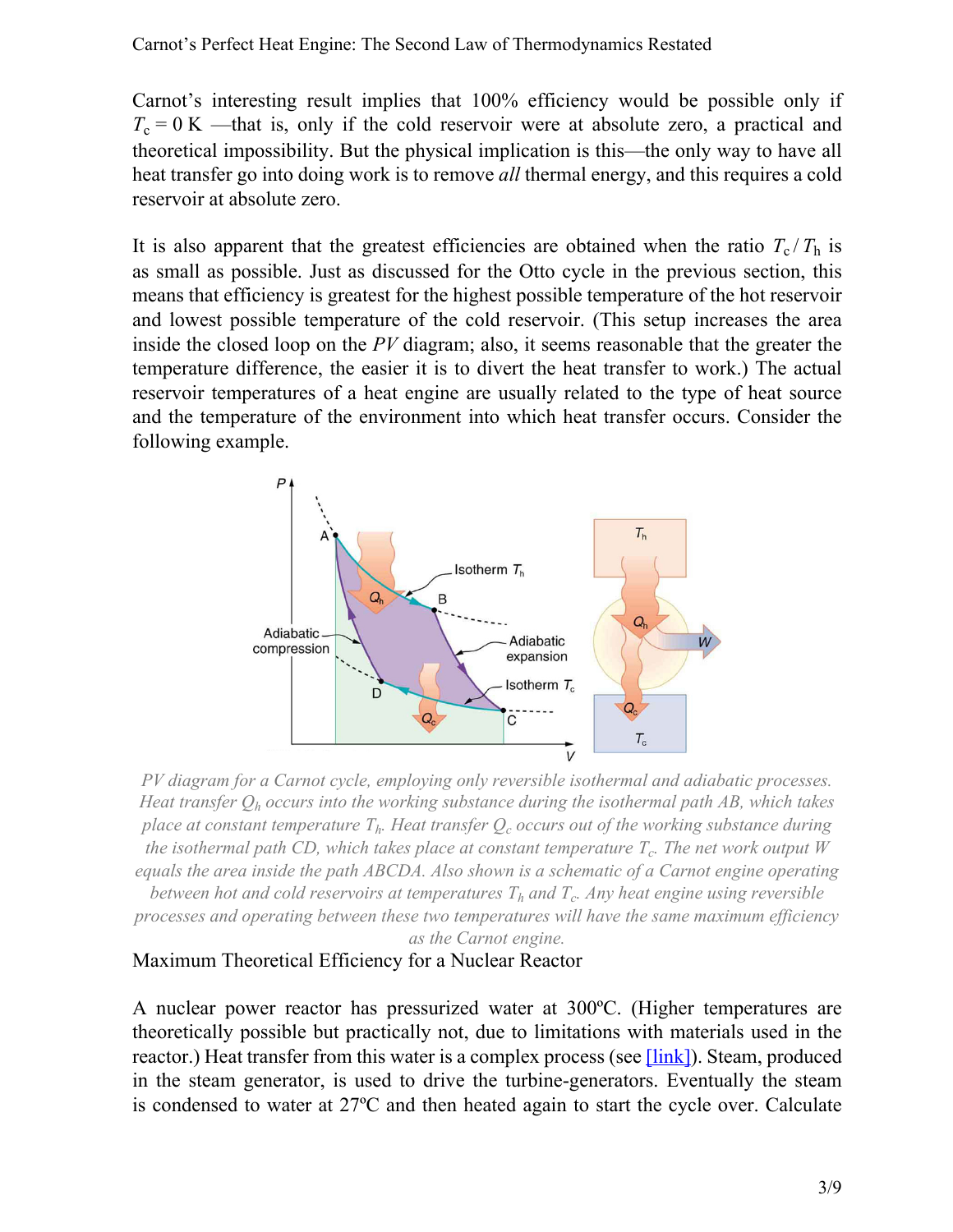<span id="page-3-0"></span>the maximum theoretical efficiency for a heat engine operating between these two temperatures.



*Schematic diagram of a pressurized water nuclear reactor and the steam turbines that convert work into electrical energy. Heat exchange is used to generate steam, in part to avoid contamination of the generators with radioactivity. Two turbines are used because this is less expensive than operating a single generator that produces the same amount of electrical energy. The steam is condensed to liquid before being returned to the heat exchanger, to keep exit steam pressure low and aid the flow of steam through the turbines (equivalent to using a lowertemperature cold reservoir). The considerable energy associated with condensation must be dissipated into the local environment; in this example, a cooling tower is used so there is no direct heat transfer to an aquatic environment. (Note that the water going to the cooling tower does not come into contact with the steam flowing over the turbines.)*

### **Strategy**

Since temperatures are given for the hot and cold reservoirs of this heat engine,  $Eff_C = 1 - \frac{T_c}{T_b}$  $\frac{T_c}{T_h}$  can be used to calculate the Carnot (maximum theoretical) efficiency. Those temperatures must first be converted to kelvins.

### **Solution**

The hot and cold reservoir temperatures are given as 300ºC and 27.0ºC, respectively. In kelvins, then,  $T_h$  = 573 K and  $T_c$  = 300 K, so that the maximum efficiency is

$$
Eff_C = 1 - \frac{T_c}{T_h}.
$$

Thus,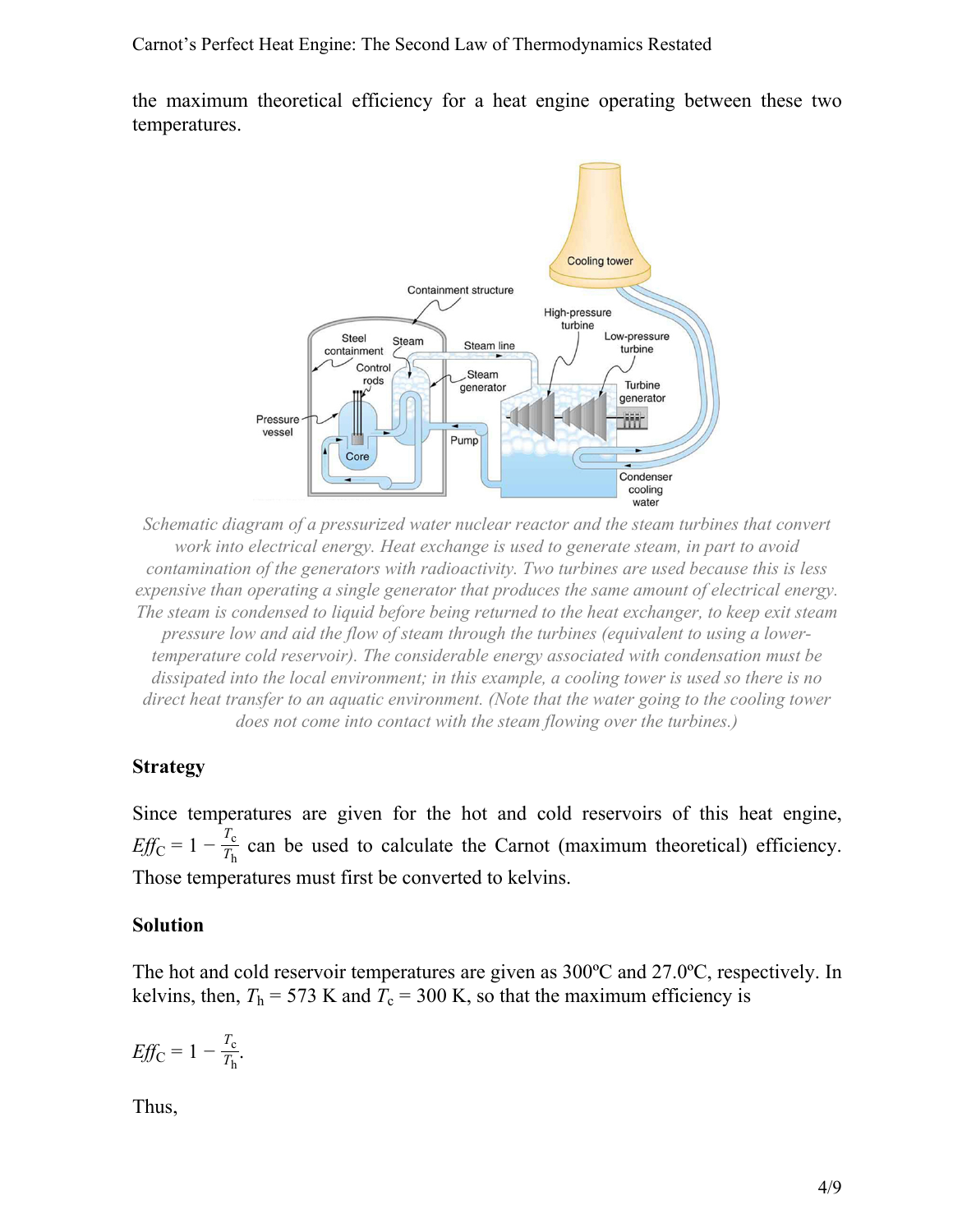$$
Eff_C = 1 - \frac{300 \text{ K}}{573 \text{ K}}
$$
  
= 0.476, or 47.6%.

## **Discussion**

<span id="page-4-0"></span>A typical nuclear power station's actual efficiency is about 35%, a little better than 0.7 times the maximum possible value, a tribute to superior engineering. Electrical power stations fired by coal, oil, and natural gas have greater actual efficiencies (about 42%), because their boilers can reach higher temperatures and pressures. The cold reservoir temperature in any of these power stations is limited by the local environment. [\[link\]](#page-4-0) shows (a) the exterior of a nuclear power station and (b) the exterior of a coal-fired power station. Both have cooling towers into which water from the condenser enters the tower near the top and is sprayed downward, cooled by evaporation.



 $(a)$ 



 $(b)$ 

*(a) A nuclear power station (credit: BlatantWorld.com) and (b) a coal-fired power station. Both have cooling towers in which water evaporates into the environment, representing Q<sup>c</sup> . The nuclear reactor, which supplies Qh, is housed inside the dome-shaped containment buildings. (credit: Robert & Mihaela Vicol, publicphoto.org)*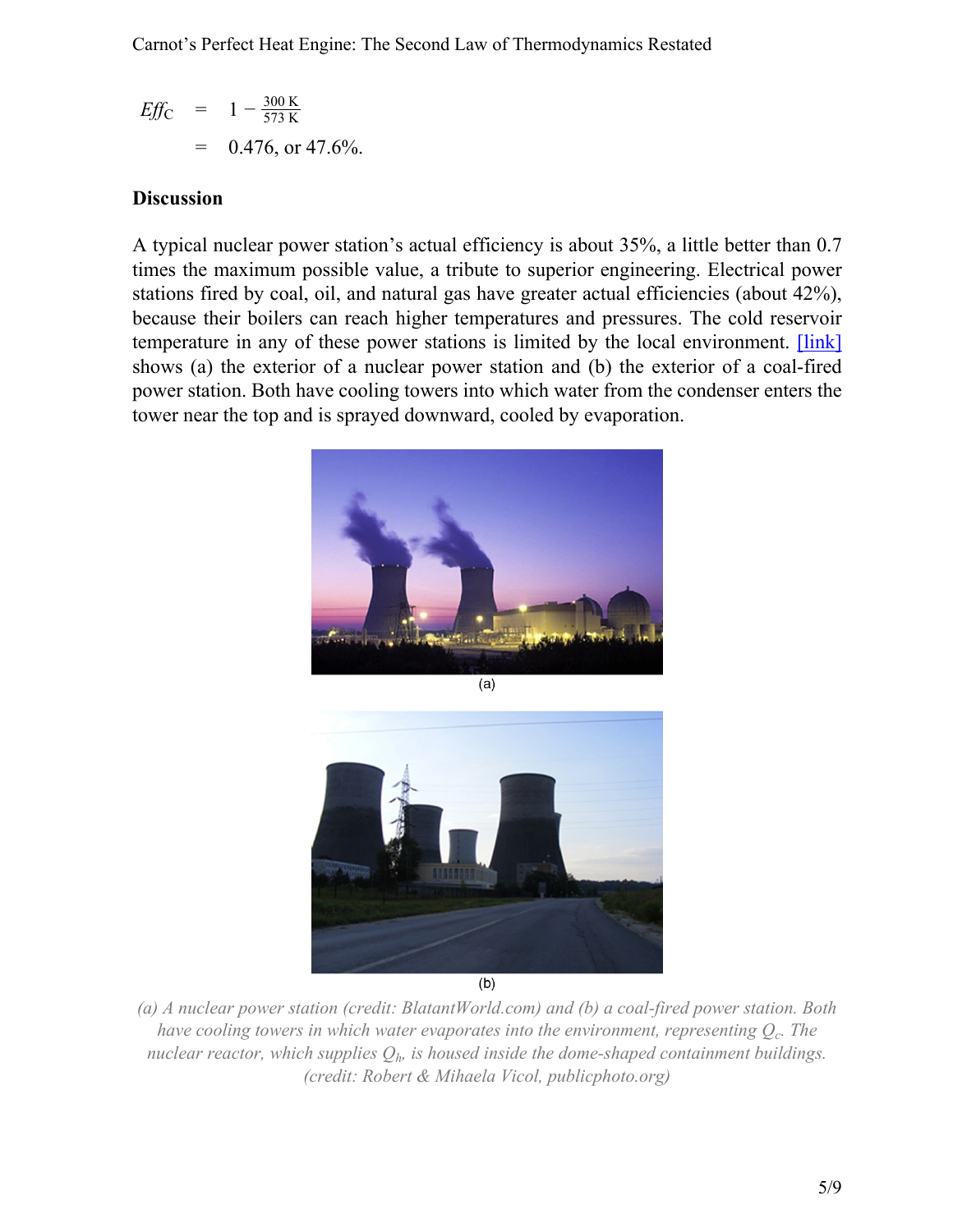<span id="page-5-0"></span>Since all real processes are irreversible, the actual efficiency of a heat engine can never be as great as that of a Carnot engine, as illustrated in  $\frac{\text{link}}{\text{a}}$ . Even with the best heat engine possible, there are always dissipative processes in peripheral equipment, such as electrical transformers or car transmissions. These further reduce the overall efficiency by converting some of the engine's work output back into heat transfer, as shown in  $[link](b)$  $[link](b)$ .



*Real heat engines are less efficient than Carnot engines. (a) Real engines use irreversible processes, reducing the heat transfer to work. Solid lines represent the actual process; the dashed lines are what a Carnot engine would do between the same two reservoirs. (b) Friction and other dissipative processes in the output mechanisms of a heat engine convert some of its work output into heat transfer to the environment.*

# **Section Summary**

- The Carnot cycle is a theoretical cycle that is the most efficient cyclical process possible. Any engine using the Carnot cycle, which uses only reversible processes (adiabatic and isothermal), is known as a Carnot engine.
- Any engine that uses the Carnot cycle enjoys the maximum theoretical efficiency.
- While Carnot engines are ideal engines, in reality, no engine achieves Carnot's theoretical maximum efficiency, since dissipative processes, such as friction, play a role. Carnot cycles without heat loss may be possible at absolute zero, but this has never been seen in nature.

# **Conceptual Questions**

Think about the drinking bird at the beginning of this section (*[link]*). Although the bird enjoys the theoretical maximum efficiency possible, if left to its own devices over time,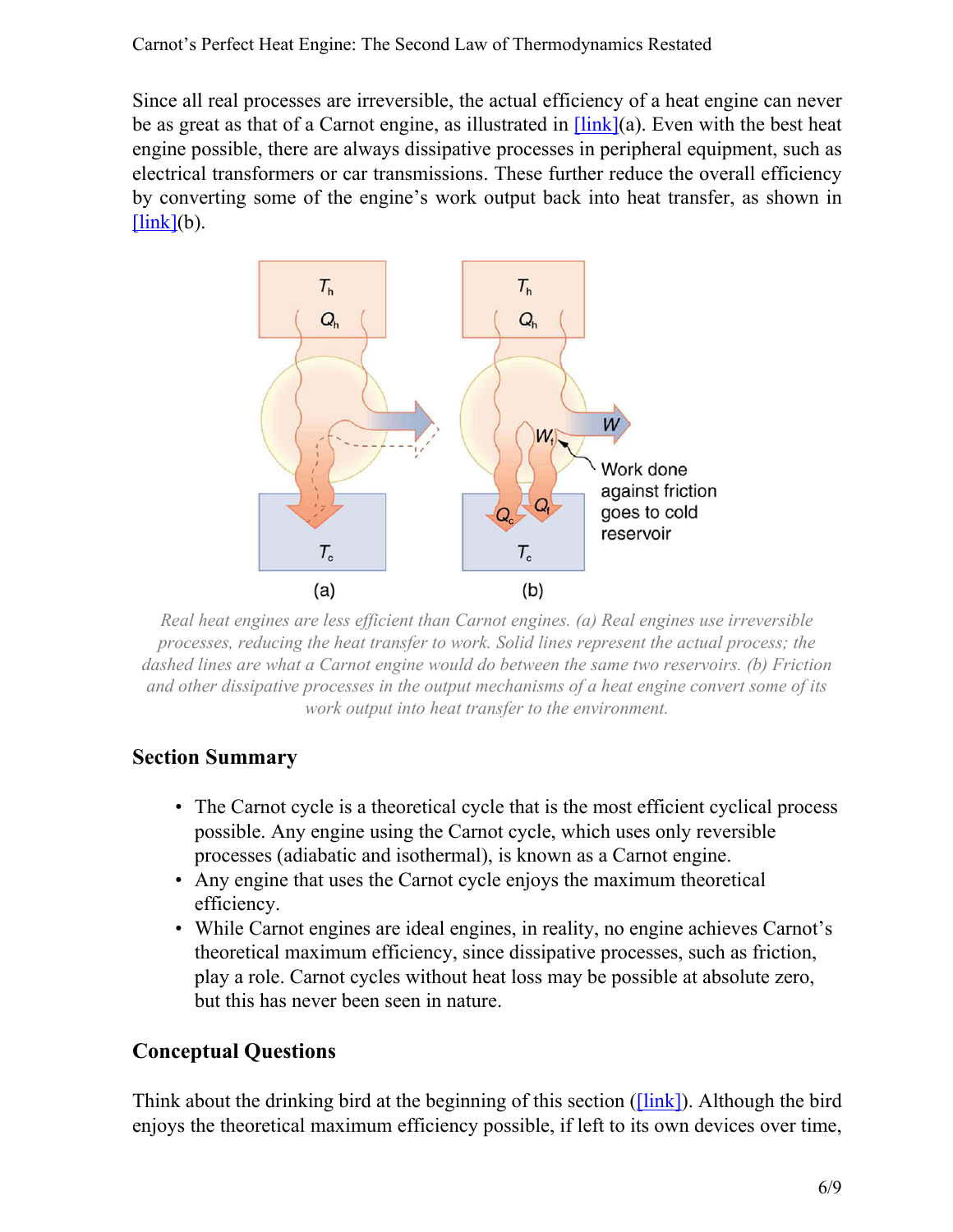the bird will cease "drinking." What are some of the dissipative processes that might cause the bird's motion to cease?

Can improved engineering and materials be employed in heat engines to reduce heat transfer into the environment? Can they eliminate heat transfer into the environment entirely?

Does the second law of thermodynamics alter the conservation of energy principle?

# **Problem Exercises**

A certain gasoline engine has an efficiency of 30.0%. What would the hot reservoir temperature be for a Carnot engine having that efficiency, if it operates with a cold reservoir temperature of 200ºC?

403ºC

A gas-cooled nuclear reactor operates between hot and cold reservoir temperatures of 700ºC and 27.0ºC. (a) What is the maximum efficiency of a heat engine operating between these temperatures? (b) Find the ratio of this efficiency to the Carnot efficiency of a standard nuclear reactor (found in [\[link\]](#page-2-1)).

(a) What is the hot reservoir temperature of a Carnot engine that has an efficiency of 42.0% and a cold reservoir temperature of 27.0ºC? (b) What must the hot reservoir temperature be for a real heat engine that achieves 0.700 of the maximum efficiency, but still has an efficiency of 42.0% (and a cold reservoir at 27.0ºC)? (c) Does your answer imply practical limits to the efficiency of car gasoline engines?

 $(a) 244$ <sup>o</sup>C

(b)  $477^{\circ}$ C

(c)Yes, since automobiles engines cannot get too hot without overheating, their efficiency is limited.

Steam locomotives have an efficiency of 17.0% and operate with a hot steam temperature of 425ºC. (a) What would the cold reservoir temperature be if this were a Carnot engine? (b) What would the maximum efficiency of this steam engine be if its cold reservoir temperature were 150ºC?

Practical steam engines utilize 450ºC steam, which is later exhausted at 270ºC. (a) What is the maximum efficiency that such a heat engine can have? (b) Since 270ºC steam is still quite hot, a second steam engine is sometimes operated using the exhaust of the first. What is the maximum efficiency of the second engine if its exhaust has a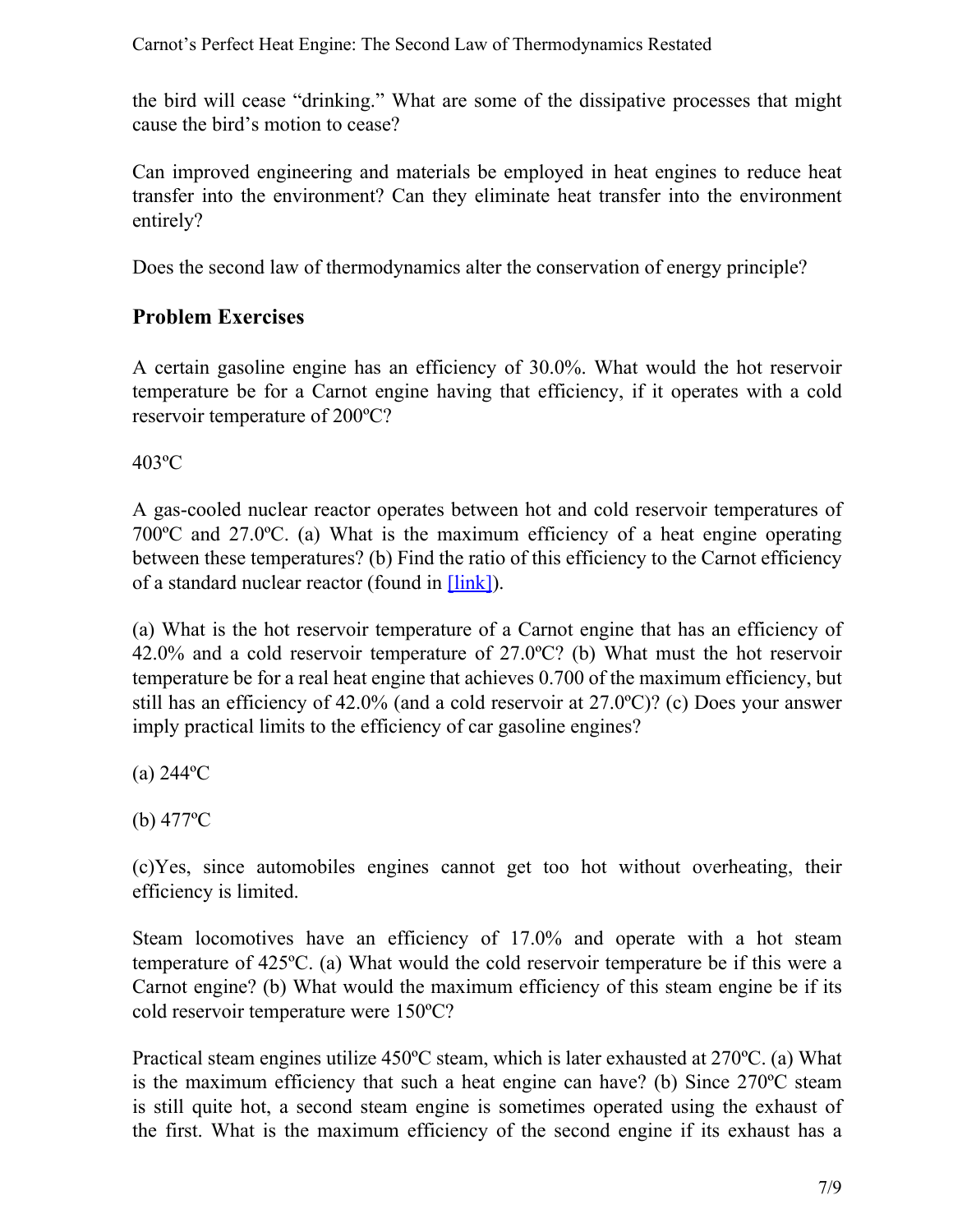temperature of 150ºC? (c) What is the overall efficiency of the two engines? (d) Show that this is the same efficiency as a single Carnot engine operating between 450ºC and 150ºC. Explicitly show how you follow the steps in the [Problem-Solving](/m42236#fs-id1169738116696) Strategies for [Thermodynamics](/m42236#fs-id1169738116696).

(a) 
$$
Eff_1 = 1 - \frac{T_{c,1}}{T_{h,1}} = 1 - \frac{543 \text{ K}}{723 \text{ K}} = 0.249 \text{ or } 24.9\%
$$

(b) 
$$
Eff_2 = 1 - \frac{423 \text{ K}}{543 \text{ K}} = 0.221 \text{ or } 22.1\%
$$

(c) 
$$
Eff_1 = 1 - \frac{T_{c,1}}{T_{h,1}} \Rightarrow T_{c,1} = T_{h,1}(1, -, eff_1)
$$

$$
\Rightarrow
$$
  $T_{c,1} = T_{h,1}(1, -, eff_1)$  similarly,  $T_{c,2} = T_{h,2}(1 - Eff_2)$ 

using  $T_{h,2} = T_{c,1}$  in above equation gives

$$
T_{c,2} = T_{h,1}(1 - Eff_1)(1 - Eff_2) \equiv T_{h,1}(1 - Eff_{\text{overall}})
$$
  
2(1 - Eff\_{\text{overall}}) = (1 - Eff\_1)(1 - Eff\_2)  
Eff\_{\text{overall}} = 1 - (1 - 0.249)(1 - 0.221) = 41.5\%

(d) 
$$
Eff_{\text{overall}} = 1 - \frac{423 \text{ K}}{723 \text{ K}} = 0.415 \text{ or } 41.5\%
$$

A coal-fired electrical power station has an efficiency of 38%. The temperature of the steam leaving the boiler is 550ºC. What percentage of the maximum efficiency does this station obtain? (Assume the temperature of the environment is 20ºC.)

Would you be willing to financially back an inventor who is marketing a device that she claims has 25 kJ of heat transfer at 600 K, has heat transfer to the environment at 300 K, and does 12 kJ of work? Explain your answer.

The heat transfer to the cold reservoir is  $Q_c = Q_h - W = 25$  kJ−12 kJ=13 kJ, so the efficiency is  $Eff = 1 - \frac{Q_c}{Q_c}$  $\frac{Q_c}{Q_h} = 1 - \frac{13 \text{ kJ}}{25 \text{ kJ}} = 0.48.$  The Carnot efficiency is  $Eff_C = 1 - \frac{T_c}{T_b}$  $\frac{T_{\rm c}}{T_{\rm h}} = 1 - \frac{300 \text{ K}}{600 \text{ K}}$  $\frac{300 \text{ K}}{600 \text{ K}}$  = 0.50. The actual efficiency is 96% of the Carnot efficiency, which is much higher than the best-ever achieved of about 70%, so her scheme is likely to be fraudulent.

#### **Unreasonable Results**

(a) Suppose you want to design a steam engine that has heat transfer to the environment at 270ºC and has a Carnot efficiency of 0.800. What temperature of hot steam must you use? (b) What is unreasonable about the temperature? (c) Which premise is unreasonable?